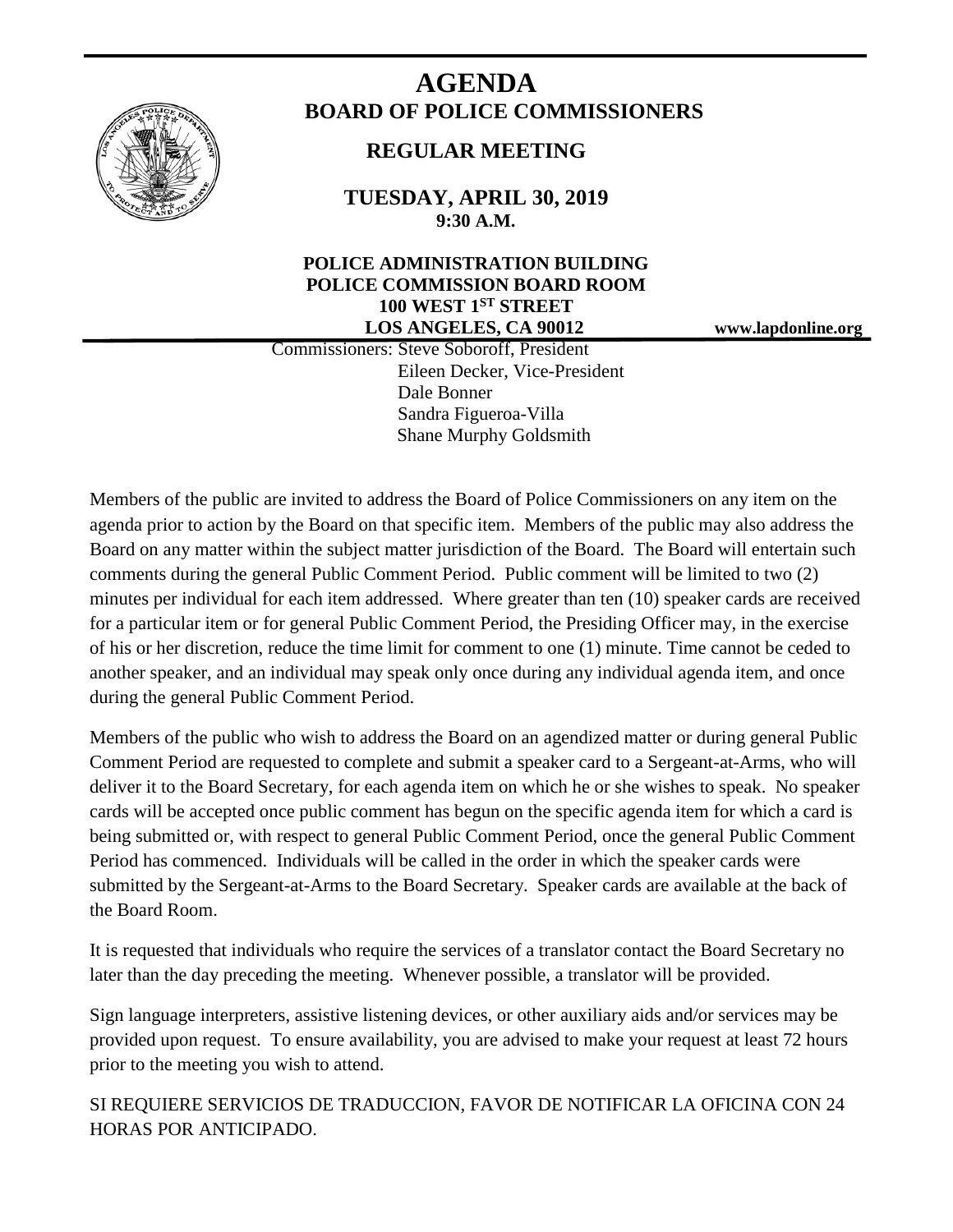#### **1. CONSENT AGENDA ITEMS**

A. DEPARTMENT'S REPORT, dated April 24, 2019, relative to a Personal Expense Statement of the Chief of Police Michel R. Moore, in the amount of \$2,169.42. These expenses were incurred on February 12 through February 14, 2019, while attending the Major Cities Chiefs Association (MCCA) and the Major County Sheriffs of America (MCSA) 2019 Joint Winter Meeting in Washington, D.C., as set forth. [\[BPC #19-0125\]](http://www.lapdpolicecom.lacity.org/043019/BPC_19-0125.pdf)

Recommendation(s) for Board action:

APPROVE the Department's report.

B. DEPARTMENT'S REPORT, dated April 24, 2019, relative to a Travel Authority for the Chief of Police Michel R. Moore, to attend the 2019 Major Cities Chiefs Association (MCCA), FBI National Executive Institute Associates (NEIA) and the Police Executive Research Forum (PERF) Joint Meeting, May 28, 2019 through May 31, 2019, in Miami Beach, Florida, as set forth. **IDEN BEACH EXECUTE:** [\[BPC #19-0114\]](http://www.lapdpolicecom.lacity.org/043019/BPC_19-0114.pdf)

Recommendation(s) for Board action:

APPROVE the Department's report.

C. DEPARTMENT'S REPORT, dated April 23, 2019, relative to a monetary donation in the amount of \$18,865.00, from the Los Angeles Police Foundation, to be used to pay for improvements to the building used in the day to day operations, located at 3320 West 36th Street, for the benefit of the Los Angeles Metropolitan Task Force on Violent Gangs, FBI Task Force, as set forth. [\[BPC #19-0123\]](http://www.lapdpolicecom.lacity.org/043019/BPC_19-0123.pdf)

Recommendation(s) for Board action:

RECIEVE the Departments' report and TRANSMIT to the Mayor for acceptance.

D. DEPARTMENT'S REPORT, dated April 23, 2019, relative to a monetary donation in the amount of \$15,000.00, from the Los Angeles Police Foundation, to be used to cover expenses associated with the 2019 Crimefighters Leadership Conference, as set forth.

[\[BPC #19-0115\]](http://www.lapdpolicecom.lacity.org/043019/BPC_19-0115.pdf)

Recommendation(s) for Board action:

APPROVE the Department's report and ACCEPT the donation.

E. DEPARTMENT'S REPORT, dated April 23, 2019, relative to the donation of electronic equipment (a Sony camcorder, external hard drive & camera microphone), valued at \$477.40, from the Los Angeles Police Foundation, for the benefit of Commercial Crimes Division, as set forth. **[\[BPC #19-0122\]](http://www.lapdpolicecom.lacity.org/043019/BPC_19-0122.pdf)** 

Recommendation(s) for Board action:

APPROVE the Department's report and ACCEPT the donation.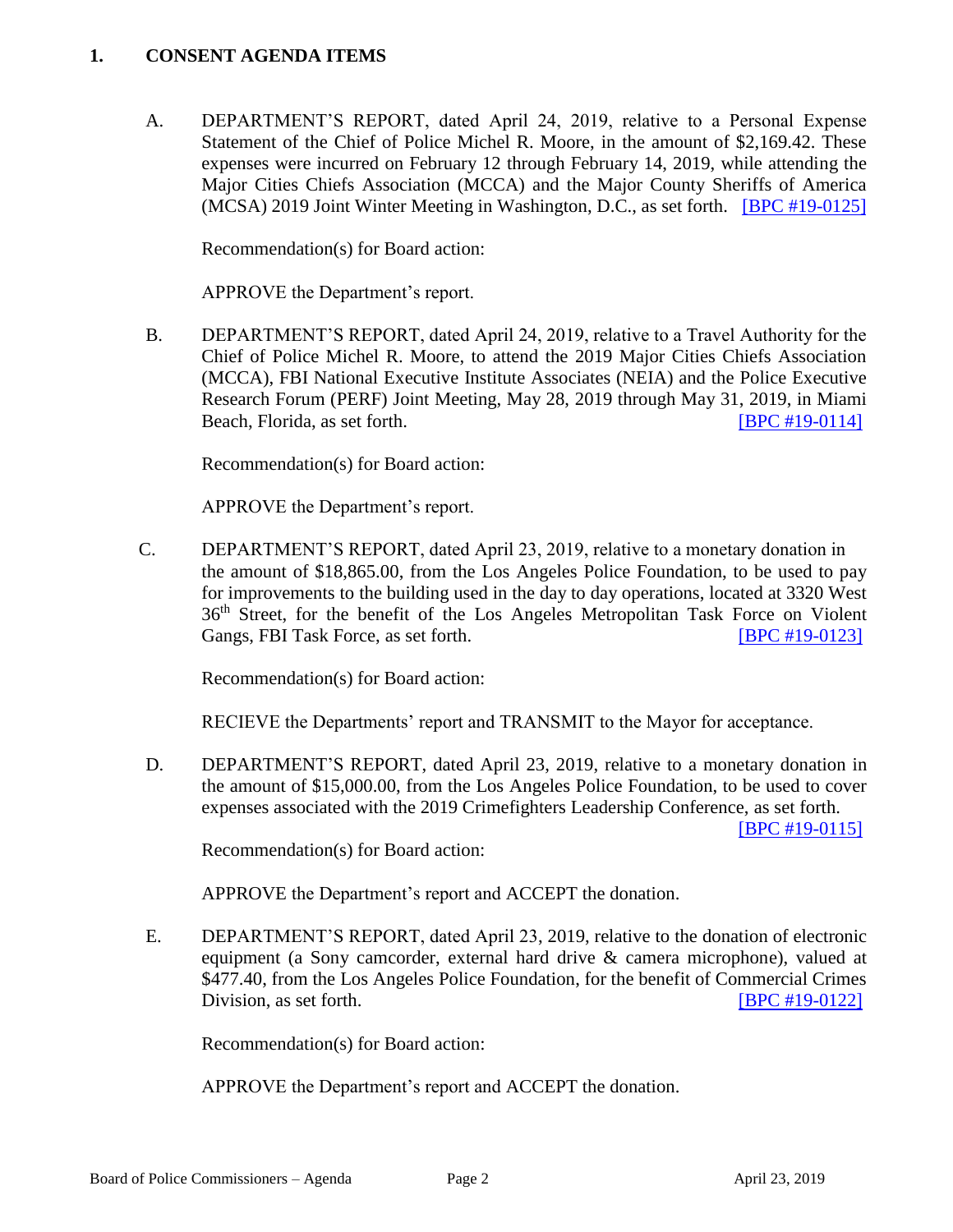F. DEPARTMENT'S REPORT, dated April 23, 2019, relative to a monetary donation in the amount of \$2,500.00, from the Los Angeles Police Foundation, to be used to pay for food and drinks at the promotional reception for Assistant Chief Jon Peters, as set forth. [\[BPC #19-0121\]](http://www.lapdpolicecom.lacity.org/043019/BPC_19-0121.pdf)

Recommendation(s) for Board action:

APPROVE the Department's report and ACCEPT the donation.

G. DEPARTMENT'S REPORT, dated April 22, 2019, relative to a monetary donation totaling \$1,200.00, from various donors (\$700 ACEA Local 3090 ASFME, and \$500 LA Police Federal Credit Union), to be used towards the purchase of race supplies and a vehicle rental, for participation in the 2019 Baker to Vegas Relay Challenge, for the benefit of Communications Division, as set forth. **[\[BPC #19-0124\]](http://www.lapdpolicecom.lacity.org/043019/BPC_19-0124.pdf)** 

Recommendation(s) for Board action:

APPROVE the Department's report and ACCEPT the donation.

H. DEPARTMENT'S REPORT, dated April 23, 2019, relative to the request for authority to destroy obsolete duplicate records for Rampart Area, as set forth [\[BPC #19-0120\]](http://www.lapdpolicecom.lacity.org/043019/BPC_19-0120.pdf)

Recommendation(s) for Board action:

APPROVE the Department's report and TRANSMIT to the City Clerk, Records Management Officer.

I. DEPARTMENT'S REPORT, dated April 23, 2019, relative to the request for authority to destroy obsolete original records for Rampart Area, as set forth. [\[BPC #19-0119\]](http://www.lapdpolicecom.lacity.org/043019/BPC_19-0119.pdf)

Recommendation(s) for Board action:

APPROVE the Department's report and TRANSMIT to the City Clerk, Records Management Officer.

J. DEPARTMENT'S REPORT, dated April 23, 2019, relative to the request for authority to destroy obsolete original records for West Los Angeles Area, as set forth.

[\[BPC #19-0118\]](http://www.lapdpolicecom.lacity.org/043019/BPC_19-0118.pdf)

Recommendation(s) for Board action:

APPROVE the Department's report and TRANSMIT to the City Clerk, Records Management Officer.

K. DEPARTMENT'S REPORT, dated April 23, 2019, relative to the request for authority to destroy obsolete original records for Northeast Area, as set forth. [\[BPC #19-0117\]](http://www.lapdpolicecom.lacity.org/043019/BPC_19-0117.pdf)

Recommendation(s) for Board action:

APPROVE the Department's report and TRANSMIT to the Mayor and City Clerk, Records Management Officer.